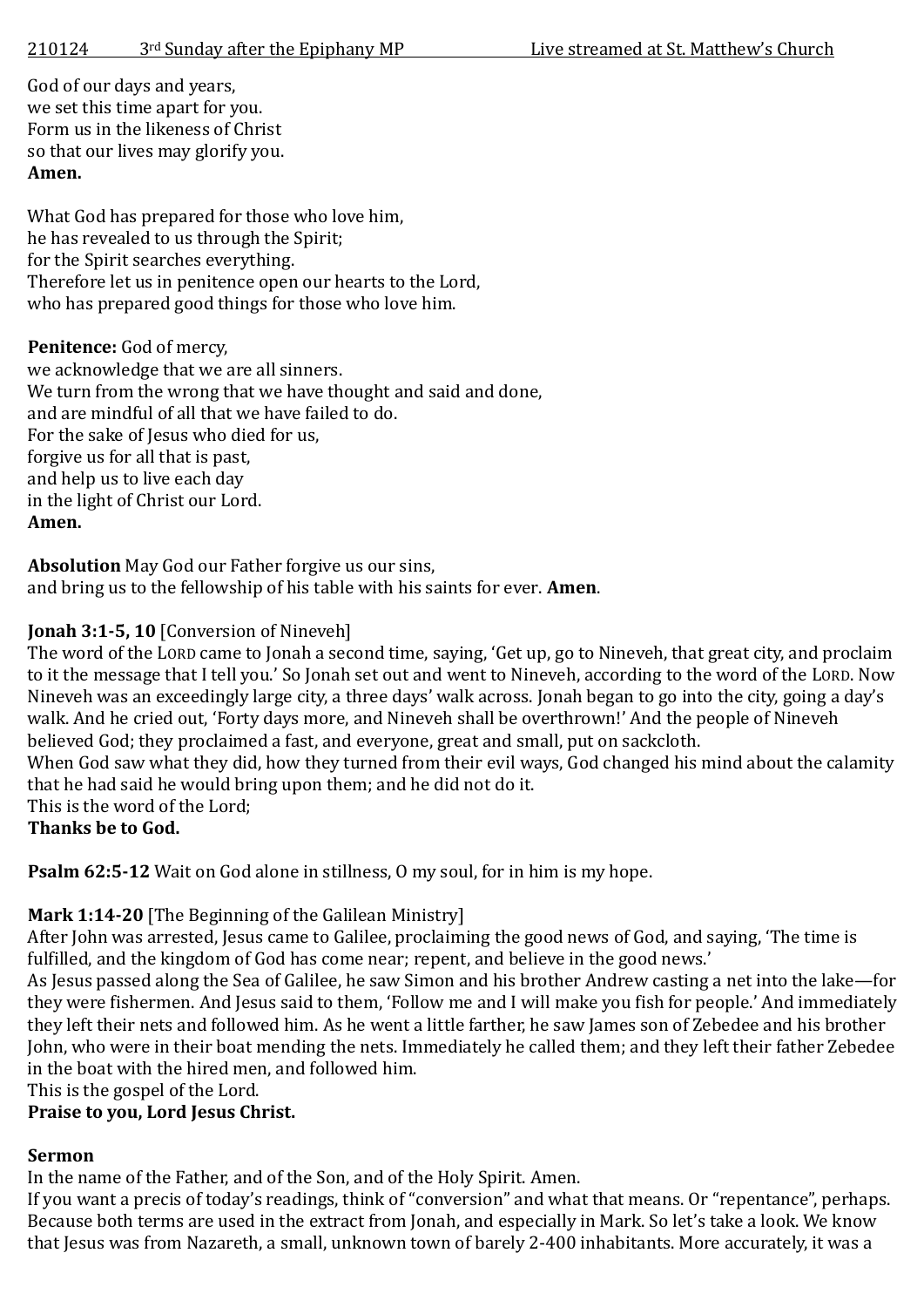little farming village. The inhabitants lived in caves and in small, primitive one-roomed houses. They were barely subsistence- level farmers.

So as Jesus walked around Galilee and talked to people, he talked to them from life. Many of his parables and stories are agricultural; they're of the natural world of the countryside.

But Mark chose to begin Jesus' ministry not in Nazareth, but nearby, at the Lake of Galilee. And his first disciples are chosen from there. What is it about these four men? They're mentioned in both Mark, Matthew and Luke. Peter and Andrew, James and John. Four commercial fishermen living in a port town called Capernaum on the north-west coast of the Sea of Galilee. Freshwater fishermen. Practical men who worked with their hands and their strength - working men. More concerned with how to pay the tax collector and the fishing rights and dock charges than on anything high-falutin'.

They certainly weren't among the powerful elite of Herod Antipas. Neither were they cultured Greek-speaking intellectuals or academics. They weren't rabbis either. Like their farming neighbours, they were ordinary men. In parenthesis, I sometimes feel that we ought to make this passage mandatory for those selecting possible ordinands!

We are told that James and John worked for their father, Zebedee, who also had some hired men. So they sound relatively prosperous. But their family responsibility – their culture - was therefore to stay with their father's business; to support the whole wider family structure. As you would. In their practical world, of keeping food on the table, I can't be sure that they, or Simon, or Andrew would have given much time in contemplation of the message of Jesus, that: "The kingdom of God has come near; repent and believe in the good news." And yet, we're told that they left their father Zebedee in the boat, and followed Jesus. Why?

In the very spare language of Mark, all we know is that "Jesus said to them: "Follow me, and I will make you fish for people." Or as the King James version puts it more memorably, "I will make you fishers of men". To me, however, the phrase that absolutely throws me comes next: "And immediately they left their nets and followed him." "Immediately" is the correct translation from the Greek text. These conservative, ordinary men threw it all up. Their whole livelihood, their responsibilities, their families, everything. "Immediately". No ifs or buts. No "I'd like to follow you, but I'm in the middle of the fishing season; or … I'll have to agree things with my father, come back next week (think of the call of Elisha and his hesitation); or … well, we can all think of what we would say if we found ourselves, ahem, in the same boat. Heavens, I can't even take a snap decision from a restaurant menu (if we could somehow go to a restaurant!). Decisions that really matter, like, say, buying a new car, take quite some thought!

So, my question is, why did these ordinary men do what they did? Why did they act so out of character? Luke's Gospel account gives me some help in trying to understand. It fleshes out the story a bit, telling us that Jesus got into one of the boats and asked Simon to put out a little way from the shore. Then he sat down and taught the crowds. In our culture, our leaders stand up to speak, but in those days, sitting down was the mark of one who taught with authority, a respected person. Were these four fishermen swayed by Jesus' words? After he had finished, Jesus had Simon put out into the deep water and let down his nets. A cynical, tired Simon retorted that they had fished all night and caught nothing; yet when he did so, miraculously, his nets caught so many fish that they almost broke. Then they filled two boats with fish until they almost sank.

Yet even then, when they had brought their boats to the shore, they left everything and followed him. If I experienced something like that, I might just think that this man was worth following! So, perhaps there we have some justification for leaving everything behind. This man is able to do miraculous things, such as they have never experienced before. … Even so, would you follow him?

It still remains for me a profoundly supernatural story. I have never been even remotely influenced or encountered someone as charismatic as this. I can't say whether I would have done what they did. Did their immediate decision bring them fame, riches and comfort? Not if you were Simon Peter! Yes, he was the first apostle among equals; a man of action, ardent and impetuous, the leader of the Apostles after the Resurrection. But as an old man he was martyred - in 64AD. James, along with Peter, was one of the Apostles present at the Transfiguration, but he was beheaded by Herod Agrippa in 44 AD.

Andrew and John are less well-known. Some traditions connect them to the writing of the Gospel of John, but I believe that the author was not that John. Tradition has it that Andrew was beheaded in Greece in 60 AD. Apart from these grisly ends, what remains with me is the enormous adventure that they must have experienced from the day that Jesus called them, at the Lakeside in Galilee. It must have been so different to their previous existence! We certainly know who they are, even today. They are with the saints in glory. And that brings me to a conclusion of sorts. And it's very difficult to face it: Would I be prepared to stop everything I do and … just … blindly as it were … follow someone like that? But, let me calm down for a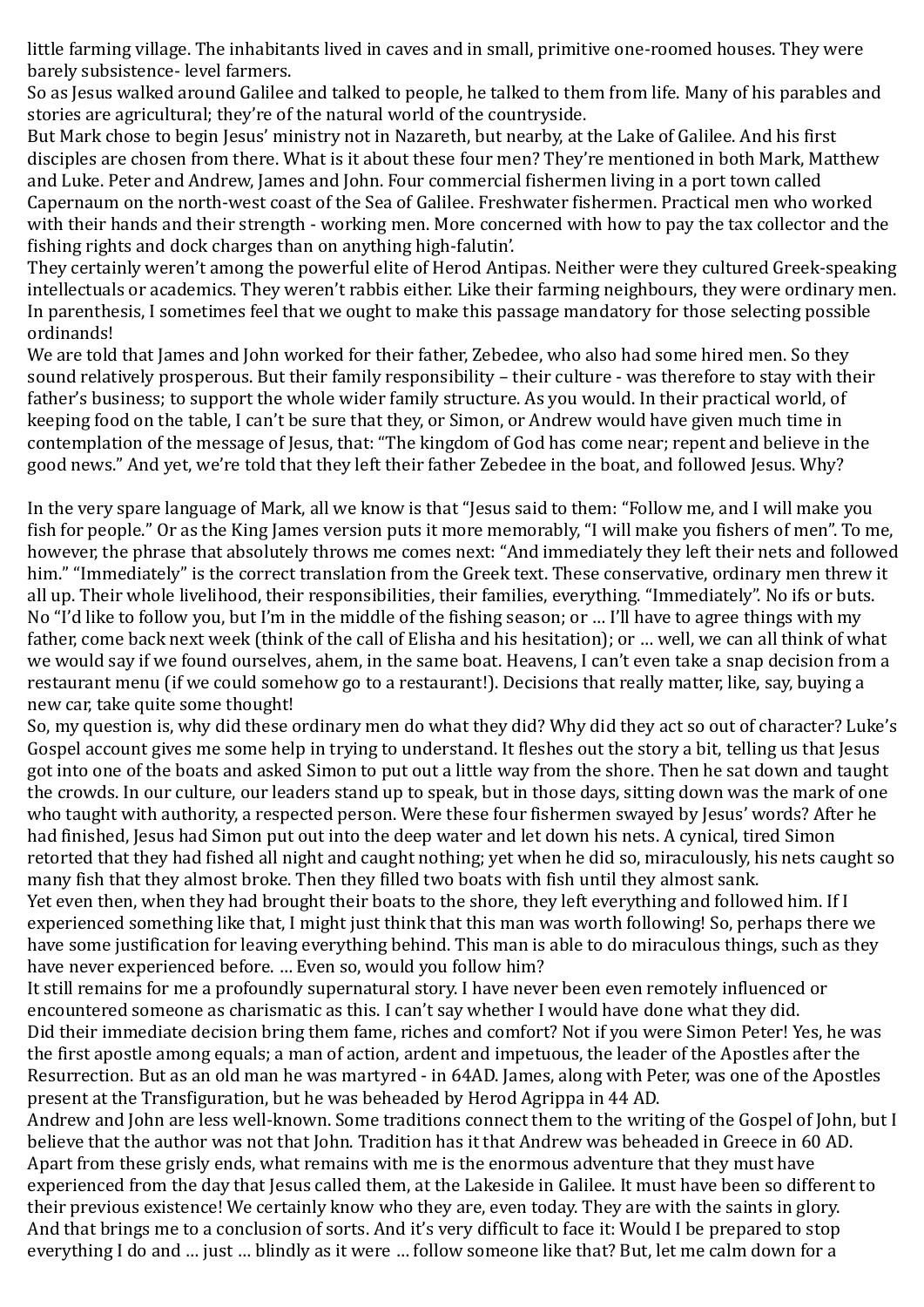moment, and remember that Jesus was selecting his apostles. The rest of Jesus' disciples didn't give everything up just like these four. But what Jesus said and did during his ministry still exercises a hugely powerful influence on those who read or hear his word. Think of the difficulty which the Beatitudes gives to all of us! How acceptable is that in current business practice? The social justice message of Jesus' teaching is so counter to our culture that it can take a lot of nerve to follow his precepts. His actions in approaching the untouchables of Palestine, whether they were lepers or other unclean people, or prostitutes, or tax collectors – those outside the Pale – challenge us just as much today. Nevertheless, this Christian religion is, certainly for me, the most exciting and challenging thing in the world. But don't take my word for it - listen to the fabulous, life-changing account of the life of Jesus as Mark understood it, as we read through his Gospel this year.

This short tale reminds me that the kingdom of God came near. And that it can, again! Allow for the power of God breaking through to our world. It can, you know!

And now, to God, Father, Son and Holy Spirit, be ascribed, as is most justly due, all honour, might, majesty, power and glory; Amen.

#### **The Apostles' Creed**

I believe in God, the Father almighty, creator of heaven and earth. I believe in Jesus Christ, God's only Son, our Lord, who was conceived by the Holy Spirit, born of the Virgin Mary, suffered under Pontius Pilate, was crucified, died and was buried; he descended to the dead. On the third day he rose again; he ascended into heaven, he is seated at the right hand of the Father, and he will come again to judge the living and the dead. I believe in the Holy Spirit, the Holy Catholic Church, the communion of saints, the forgiveness of sins, the resurrection of the body, and the life everlasting. **Amen.** 

#### **Intercessions, beginning with the Collect of the third Sunday after Epiphany** Almighty God,

whose Son revealed in signs and miracles the wonder of your saving presence: Renew your people with your heavenly grace, and in all our weakness sustain us by your mighty power; through Jesus Christ our Lord, **Amen**

Illumine the Church with the light of your truth. Keep her faithful to her one Lord, Jesus Christ, avoiding all contention and putting no trust in human strength alone. Lord, in your mercy..*.Hear our prayer*

Shine with divine love on those who walk in darkness. Let the nations hear the gentle voice of your call and respond with joy, that there may be peace in place of strife. ..*. Hear our prayer*

As the disciples were called to be fishers of men, make us obedient to the call to be ministers of the Gospel in our homes, our work, our community. Grant us insight to know where we can give help in the needs of friends and neighbours and in all our community, and grace to offer it ..*.Hear our prayer*

As the Lord Jesus in his earthly ministry healed all kinds of sickness and disease, may his healing power come now to the sick and injured, for those severely affected by COVID-19, whether as carers or patients. Bless all at the front line of this pandemic who seek to relieve suffering. ..*.Hear our prayer*

We remember before you those who were your disciples in this world and now rejoice in the great light of heaven. We give thanks for all who guided and nurtured us in our lives.

..*.Hear our prayer*